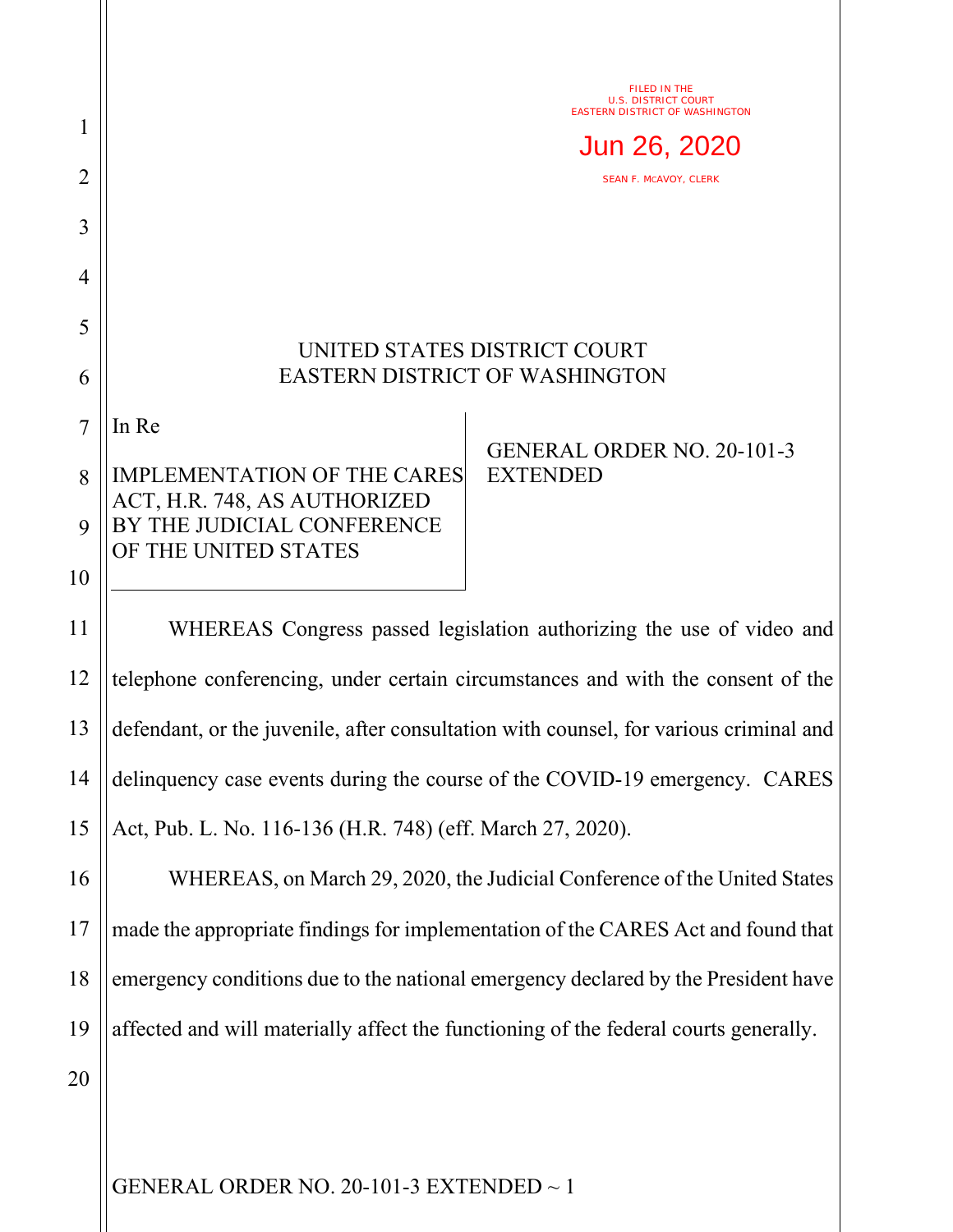WHEREAS, on March 30, 2020, pursuant to the authority delegated to me

by the CARES Act, as Chief Judge for the United States District Court for the Eastern District of Washington, I *sua sponte* **entered General Order 20-101-3, Implementation of the CARES Act,** which, effectuated, inter alia, the use of video conferencing, or telephone conferencing if video conferencing is not reasonably available, for certain criminal proceedings and events.

9 10 According to the CARES Act, the chief judge must "review the extension of authority not less frequently than once every 90 days until the earlier of—(i) the date on which the chief judge (or other judge or justice) determines the authorization is no longer warranted; or (ii) the date on which the emergency authority is terminated under paragraph  $(5)$ ." § 15002(b)(3)(B).

I have conducted such review and find that an extension is warranted. **ACCORDINGLY, IT IS HEREBY ORDERED** that General Order 20-101-3 is **EXTENDED** for another 90 days from today.

1. Pursuant to § 15002(b)(3) of the CARES Act, this extended authorization will remain in effect for 90 days unless terminated earlier. If emergency conditions continue to exist 90 days from the entry of this order, this authorization will be reviewed and a determination made whether to extend it further.

20

GENERAL ORDER NO. 20-101-3 EXTENDED ~ 2

2

3

4

5

6

7

8

11

12

13

14

15

16

17

18

19